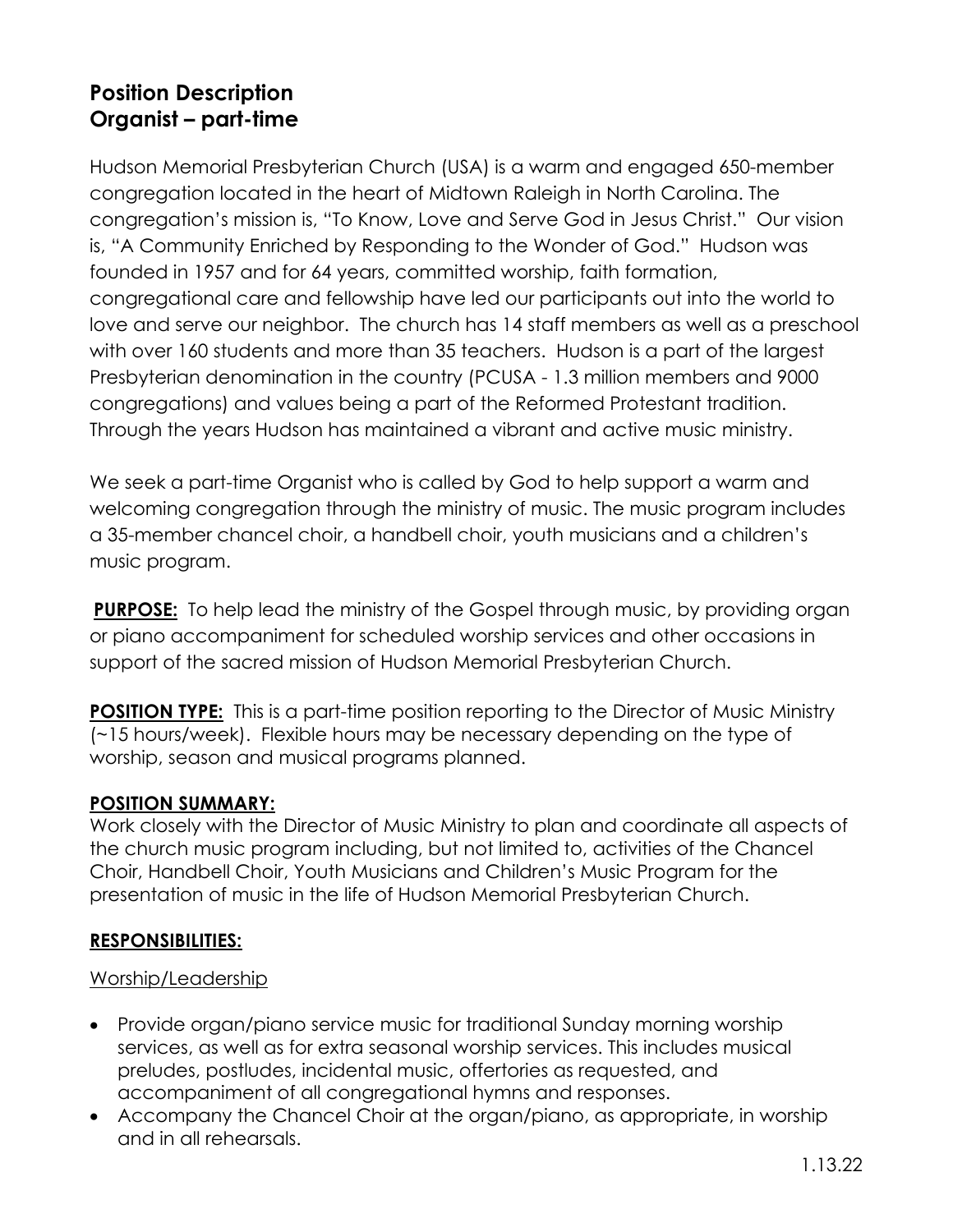- Accompany soloists/small ensembles/guest performers as requested by the Director of Music Ministry.
- Have right of first refusal for weddings at HMPC (contracted and paid separately, not included in compensation). If unavailable to play for a wedding, the organist is asked to work with the Director of Music Ministry to help secure an alternate organist.
- Service at funerals is requested and will be paid separately, not included in compensation.
- Maintain a professional standard of performance and work closely with the Director of Music Ministry to coordinate the organ/piano music within the overall music ministry, and to provide vibrant music in support of the overall ministry at Hudson.
- Exemplify in your own daily walk the character fitting for one called to the service of the Gospel through the ministry of music.

## Administrative:

- Submit complete information concerning musical works to be played during worship services to the Director of Music Ministry upon request to be included in the Sunday Worship bulleting in a timely manner.
- Assist with the care and maintenance of church instruments and appropriate equipment, including organ and pianos.

## **QUALIFICATIONS, EXPERIENCE AND EDUCATION:**

- Bachelor's Degree in Music preferred. Equivalent experience in private study, course work or at other Churches will be considered.
- Must have a demonstrated proficiency on organ/piano
- Minimum of three years' experience in service playing required, including accompaniment of choir and hymns at the organ and piano

#### Skills/Abilities of Ideal Candidate:

- Able to sight-read accompaniment of moderate difficulty and to play accompaniment of great difficulty after preparation (practice)
- Capable of playing from open choral score
- Able to play isolated voice parts as requested in rehearsals
- Adept at playing musically while following a conductor
- Collaborator
- Flexible
- Strong interpersonal skills

## **ADDITIONAL INFORMATION**

#### SALARY/BENEFITs:

• Minimum - \$20,000